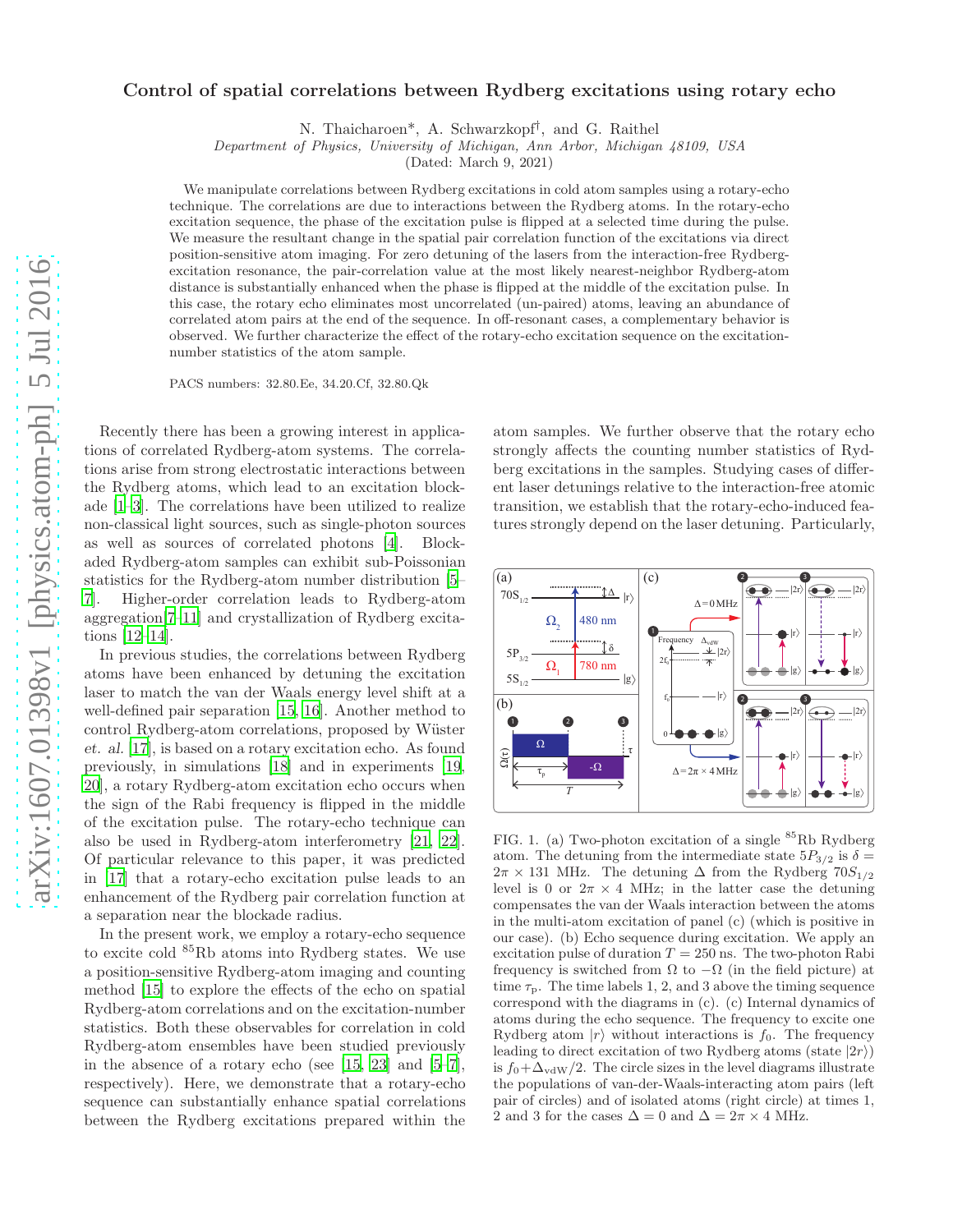

<span id="page-1-0"></span>FIG. 2. (a) Rydberg excitation spectra for  $\tau_{\rm p} = 0$  (black dashed line) and 125 ns (red solid line). (b) Number of detected Rydberg excitations as a function of phase flip time  $\tau_{\rm p}$  for  $\Delta = 0$  MHz (red squares) and  $\Delta = 2\pi \times 4$  MHz (blue circles).

it is seen that the rotary echo gives rise to strong spatial correlations when the excitation lasers are on-resonant, while in certain off-resonant cases the echo causes the opposite effect, namely the destruction of spatial correlations that would otherwise be present.

Schematics of the experiment and the timing sequence are presented in Fig. [1.](#page-0-0) Cold  ${}^{85}Rb$  atoms in the  $5S_{1/2}$ state are excited to the  $70S_{1/2}$  state via two-photon excitation using 780- and 480-nm laser pulses that overlap in time and have a duration  $T = 250$  ns. The 780-nm laser has a Gaussian beam parameter  $w_0 = 0.75$  mm and a power of 600  $\mu$ W. The 480-nm laser has a w<sub>0</sub>  $\approx$  8  $\mu$ m and a power of 30 mW. The detuning from the intermediate state  $5P_{3/2}$  is  $\delta = 2\pi \times 131$  MHz. At the beam center, the Rabi frequencies of the lower and upper transitions are  $\Omega_1 = 2\pi \times 20$  MHz and  $\Omega_2 = 2\pi \times 21$  MHz, respectively, leading to a two-photon (one 780 nm and one 480 nm photon) Rabi frequency for single-atom excitation at the two-photon resonance  $(\Delta = 0)$  of  $\Omega =$  $\Omega_1 \Omega_2 / (2 \delta) = 2 \pi \times 1.67$  MHz. In the case of substantial detuning  $\Delta > 0$ , Rydberg atoms may instead be directly excited in pairs at a separation where the detuning  $\Delta$ matches the van der Waals interaction (see next paragraph). When  $\Delta = 2\pi \times 4$  MHz, as used in some of our experiments, the Rabi frequency for the simultaneous excitation of such pairs is  $\Omega_{\text{pair}} = \Omega^2/(2\Delta) = 2\pi \times 0.35 \text{ MHz}.$ 

At  $\Delta = 2\pi \times 4$  MHz, atom pairs are efficiently excited at a measured pair separation  $R \approx 10 \mu$ m, where the excess energy associated with the laser excitation of the atoms equals the van-der-Waals energy shift,  $\Delta \approx$  $C_6/R^6$ , where  $C_6$  is the van-der-Waals dispersion coefficient [\[15](#page-4-8), [16\]](#page-4-9). This effect arises because the presence of Rydberg atoms in the sample facilitates the addition of new Rydberg atoms at a fairly well-defined facilitation radius that depends on laser detuning and interaction strength [\[7](#page-4-4)[–11\]](#page-4-5). In the present work, we employ this effect to prepare an abundance of Rydberg-atom pairs at a well-defined internuclear separation.

To implement a rotary echo, we shift the phase of the radio frequency (RF) signal that is applied to

the acousto-optic modulator that determines the optical phase of the 480-nm laser pulse. We use a 180°power splitter together with a high-isolation RF switch to change the phase of the RF signal by  $\pi$  at time  $\tau_p$ after the excitation lasers are turned on, as shown in Fig. [1\(](#page-0-0)b). The phase-flip time  $\tau_{\rm p}$  is varied from 0 to 250 ns, with a step size of 25 ns. Immediately after the excitation pulse, we field-ionize the Rydberg atoms by applying a high voltage to a tip imaging probe (TIP). The field ions are counted and their positions are measured using a position-sensitive microchannel plate and phosphor screen assembly (MCP) with a CCD camera. Each CCD image contains ion blips whose positions represent the 2-dimensional projection of the positions of the parent Rydberg atoms in the excitation region. The excitation region is determined by the position of the 480 nm beam, which is centered 470  $\mu$ m above the TIP. At this distance, the ion-imaging setup provides a magnification of 150 (see Ref. [\[16\]](#page-4-9) for the magnification calibration process). For each detuning  $\Delta$  and flip time  $\tau_p$  we take 10000 images and choose the 5000 images with the highest numbers of excitations to calculate pair correlation images. Angular integrals of the pair correlation images yield the radial pair correlation functions  $I(R)$ . Quantitative information on the echo effect is then extracted from the  $I(R)$ .

To verify that a rotary echo [\[18](#page-4-11)[–20](#page-4-13)] occurs in our experiment, we measure Rydberg excitation spectra for  $\tau_p = 0$ and 125 ns, as shown in Fig. [2\(](#page-1-0)a). The peak position in the echo-free spectrum ( $\tau_{\rm p} = 0$ ) marks the on-resonant transition  $\Delta = 0$ . The echo occurs when  $\tau_{\rm p}$  is close to half of the pulse duration. In this case, the spectra are broader and have a depression of detected Rydberg counts at  $\Delta = 0$  [Fig. [2\(](#page-1-0)a)]; the  $\Delta = 0$  counts have a minimum when  $\tau_{\rm p} = T/2 = 125$  ns [Fig. [2\(](#page-1-0)b)], as expected for a rotary echo.

In Fig. [2\(](#page-1-0)a), the signal does not drop to zero at  $\Delta = 0$ , as would be the case for a perfect echo, due to the following reasons. First, slightly off-resonantly excited atom pairs whose pair energies are shifted due to the van der Waals interactions do not undergo a perfect echo; this is the effect we essentially exploit later in this work. Second, the spectrum is convolved with the profile of the shot-to-shot laser-frequency jitters. We have simulated the excitation spectra of atom pairs in a disordered atomic sample and convolved the results with a Gaussian profile for the frequency jitter. Assuming a full-width-athalf-maximum (FWHM) of 3 to 4 MHz for the Gaussian profile, we obtain simulated spectra that are consistent with the experimentally observed ones. Of lesser importance is the residual Doppler effect, which may broaden spectral structures by several 100 kHz. We further believe that phase noise of the lasers during individual excitation sequences is not important.

We now turn to describing the effect of the echo sequence on the spatial pair-correlation functions and the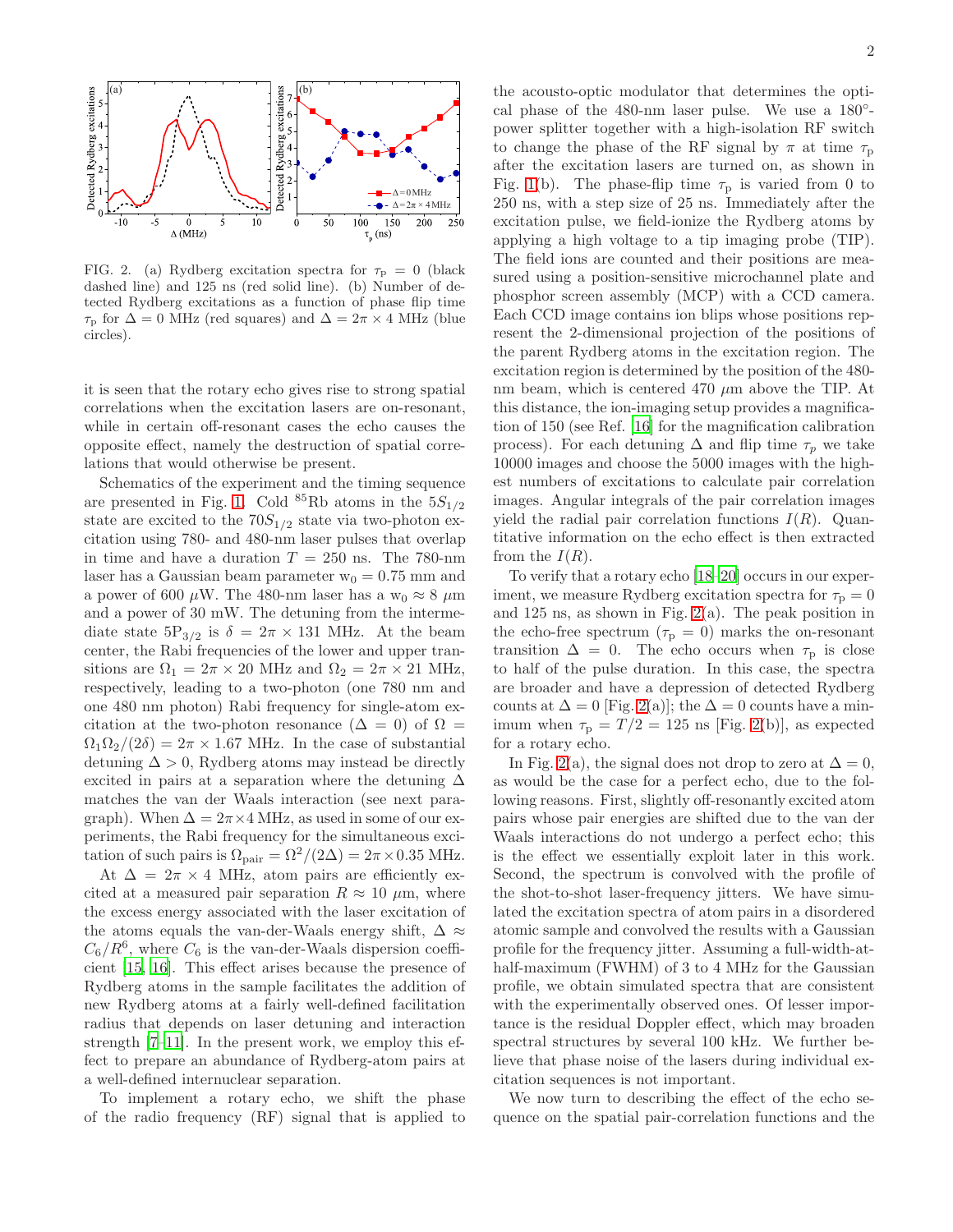

<span id="page-2-0"></span>FIG. 3. (a) Pair correlation images at selected  $\tau_p$  for (top row)  $\Delta = 0$  MHz and (bottom row)  $\Delta = 2\pi \times 4$  MHz. The linear grayscale ranges from 0 (white) to 2 (black) where values of 1, <1, and >1 indicate no correlation, anticorrelation, and positive correlation, respectively. The bold borders indicate pair correlation images obtained from systems that contain mostly pair-excitations. The 3 to 4  $\mu$ m pattern near the center of each image is an experimental artifact due to ion feedback (see text). (b) Angular integrals  $I(R)$  of the pair correlation images in (a) for  $\Delta = 0$  MHz for  $\tau_{\rm p} = 0$ , 50, 100, and 125 ns (top to bottom). The vertical axis is for the 0 ns curve. The other curves are shifted down in equidistant intervals of 0.3 for clarity. (c) Same as (b), but for  $\Delta = 2\pi \times 4$  MHz.

Rydberg-atom-counting statistics. The pair correlation images measured for  $\Delta = 0$  MHz are shown in the top row of Fig. [3\(](#page-2-0)a). When  $\tau_{\rm p}$  is increased from 0 or decreased from T towards  $T/2$ , the pair correlation image clearly develops an enhancement ring with a radius of about 10  $\mu$ m. Visual inspection of the images in Fig. [3\(](#page-2-0)a) shows that the enhancement ring reaches maximal contrast for  $\tau_{\rm p} = T/2 = 125$  ns. For the case  $\Delta = 2\pi \times 4$  MHz (bottom row of Fig.  $3(a)$ , the pair correlation is maximally enhanced at a radius near 10  $\mu$ m when  $\tau_p = 0$  or  $\tau_p = T$ , while it becomes washed out when  $\tau_{\rm p}$  approaches  $T/2$ . A pair-correlation signal at very short distances (about  $3 \mu m$ ) is an artifact caused by ion feedback from the TIP; field electrons impacting on the TIP release a secondary ion that impacts the MCP close to the primary  $(Rb<sup>+</sup>)$ ion [\[24\]](#page-4-17). In our quantitative analysis below, we employ the angular integrals  $I(R)$  of the pair correlation images. We show the  $I(R)$  curves in Fig. [3\(](#page-2-0)b) for the case  $\Delta = 0$ , and in Fig. [3\(](#page-2-0)c) for the case  $\Delta = 2\pi \times 4$  MHz.

In the explanation of the pair correlation data and the strength of the correlation enhancement, we concentrate on the case  $\tau_{\rm p} = T/2$  and refer to Fig. [1.](#page-0-0) The two-photon Rabi frequency ( $\Omega = 2\pi \times 1.67$  MHz) is high enough that many excitation domains within the sample carry one Rydberg excitation (state  $|r\rangle$ ) after the first phase of the excitation pulse (i.e., at time  $\tau_{\rm p}$ ; isolated atom in Fig.  $1(c)$ ). However, due to the bandwidth of the excitation pulse, some excitation domains become populated with a Rydberg-excitation pair (state  $|2r\rangle$ ) via a twophoton process. The doubly-excited domains have an energy level shift  $\Delta_{vdW}$  from the drive field due to the van der Waals interaction (atom pairs in Fig. [1\(](#page-0-0)c)). The atom populations after flipping the phase and completing the excitation pulse are illustrated in Fig.  $1(c)$ , at time labels 3. For the case  $\Delta = 0$ , domains in the state  $|r\rangle$  are de-excited back to the  $|g\rangle$ -state. However, the domains in excited state  $|2r\rangle$  are off-resonant, leaving them with some probability in  $|2r\rangle$  after completion of the echo se-

quence. In effect, after the sequence we expect to find a relative over-abundance of paired atoms, at a correlation distance slightly smaller than the blockade radius. The experimental data support this scenario. The opposite behavior is observed in the case  $\Delta = 2\pi \times 4$  MHz. In that case, domains in the state  $|2r\rangle$  undergo an echo (for  $\tau_{\rm p} = T/2$ ) and are de-excited back to the  $|g\rangle$ -state. This leaves an abundance of isolated Rydberg atoms in the state  $|r\rangle$  after the echo sequence, with a reduced degree of correlation.

For a more quantitative analysis of the data, from the  $I(R)$  curves we obtain peak values  $I_{\text{max}}$  and radii  $R_{\text{max}}$ of maximal correlation enhancement, determined by the local parabolic fits to the maxima near  $R = 10 \mu$ m. We calculate S, the strength of the correlation enhancement of a pair correlation function, as:

$$
S = (I_{\text{max}} - \langle I \rangle) / \langle I \rangle \quad . \tag{1}
$$

We determine the asymptotic values  $\langle I \rangle$  by taking the average of  $I(R)$  over the range 20  $\mu$ m  $\lt R \lt 60 \mu$ m. Figure [4](#page-3-0) shows the dependence of the pair enhancements S and the radii  $R_{\text{max}}$  on  $\tau_{\text{p}}$ ; panels (a) and (b) show the cases  $\Delta = 0$  MHz and  $\Delta = 2\pi \times 4$  MHz, respectively. As anticipated from Fig. [3,](#page-2-0) we see in Fig.  $4(a)$  and Fig.  $4(b)$ that the curves  $S(\tau_{\rm p})$  exhibit pronounced maxima at  $\tau_{\rm p}$  =  $T/2$ , in the case  $\Delta = 0$ , and at  $\tau_{\rm p} = 0$  and T, in the case  $\Delta = 2\pi \times 4$  MHz. Thus, the curves  $S(\tau_{\rm p})$  for the cases  $\Delta = 0$  and  $2\pi \times 4$  MHz exhibit opposite trends. Close inspection of the  $I(R)$  curves in Figs. [3\(](#page-2-0)b-c) also shows that the FWHM of the enhancement peak decreases when the  $I_{\text{max}}$  increases.

Figures [4\(](#page-3-0)a) and Fig. [4\(](#page-3-0)b) reveal an additional subtle trend. In both the  $\Delta = 0$  MHz and the  $\Delta = 2\pi \times 4$  MHz cases, the values for  $R_{\text{max}}$  are smaller for larger values of S. The relationship between  $R_{\text{max}}$  and S is shown in Fig. [4\(](#page-3-0)c). It is clearly seen that the pair correlation enhancement S increases from near zero to  $\sim 0.8$ as the radius of maximal correlation diminishes from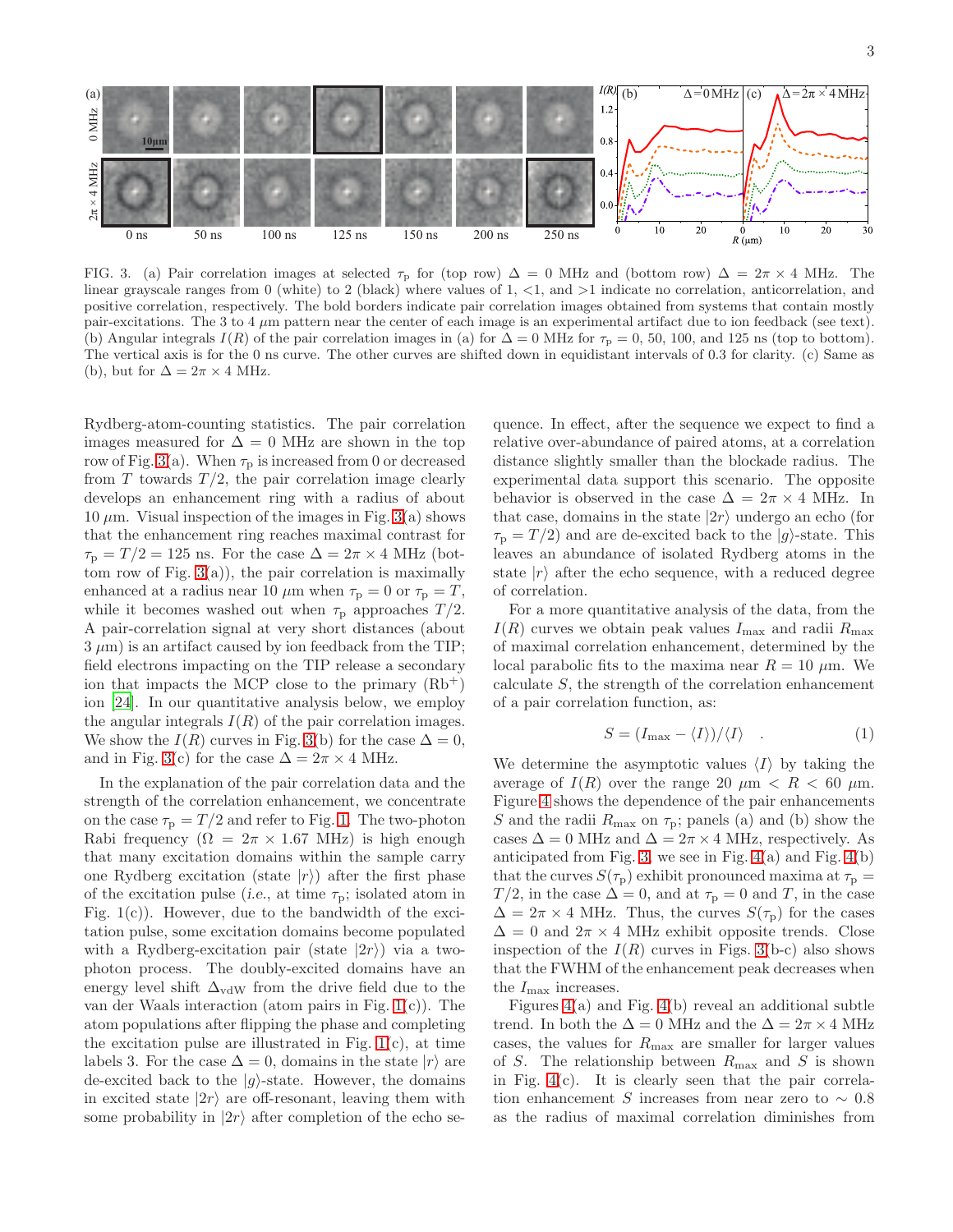

<span id="page-3-0"></span>FIG. 4. Pair correlation enhancement, S (red squares and blue circles) and  $R_{\text{max}}$  (gray hollow squares and gray hollow circles) as a function of  $\tau_{\rm p}$  for (a)  $\Delta = 0$  MHz and (b)  $\Delta =$  $2\pi \times 4$  MHz, respectively. (c) Pair correlation enhancement S versus  $R_{\text{max}}$  for both cases (a) and (b).

 $\sim$  13  $\mu$ m to  $\sim$  8  $\mu$ m. The underlying reason for this behavior is that large correlation enhancement S corresponds to strong van der Waals interaction,  $C_6/R^6$ ; hence a large  $S$  corresponds to a small  $R$ , regardless of the exact excitation conditions. This physical connection is explicitly expressed in Fig. [4\(](#page-3-0)c). It is noteworthy that the  $S(R_{\text{max}})$  dependencies extracted from the  $\Delta = 0$  and the  $\Delta = 2\pi \times 4$  MHz measurements agree very well in Fig. [4\(](#page-3-0)c) within their overlap region 9  $\mu$ m  $\langle R_{\text{max}} \langle 10 \mu \text{m} \rangle$ .

We have established that the echo excitation sequence has a profound effect on spatial correlations in cold Rydberg-atom samples. We expect a complementary effect in the Rydberg excitation counting statistics, which should also carry signatures of the correlations in the system. A common measure to characterize countingstatistics is the Mandel  $Q$ -parameter  $[5-7, 25]$  $[5-7, 25]$ , which is calculated from

<span id="page-3-2"></span>
$$
Q = \frac{\langle n(\tau_{\rm p})^2 \rangle - \langle n(\tau_{\rm p}) \rangle^2}{\langle n(\tau_{\rm p}) \rangle} - 1 \quad . \tag{2}
$$

Figure [5](#page-3-1) shows the Q-parameters as a function of  $\tau_{\rm p}$ . The plotted values do not take the detection efficiency  $\eta$  into account; the actual Q-parameters in the sample are given by  $Q/\eta$ . The Q-parameters observed for  $\Delta = 0$  MHz are mostly negative, ranging from -0.10 to 0.02, while the ones for  $\Delta = 2\pi \times 4$  MHz are positive, ranging from 0.03 to 0.25. This shows that for  $\Delta = 0$  and  $\tau_{\rm p} \sim 0$  and  $∼$  T the atoms largely follow sub-Poissonian statistics  $(Q < 0)$ , while for  $\Delta = 2\pi \times 4$  MHz and  $\tau_{\rm p} = 0$  and T they follow super-Poissonian statistics  $(Q > 0)$ .

In the following we explain the trends observed in our Q-value measurements. The Q-parameters for sys-



<span id="page-3-1"></span>FIG. 5. Mandel Q-parameter as a function of  $\tau_{\rm p}$  for (a)  $\Delta =$ 0 MHz and (b)  $\Delta = 2\pi \times 4$  MHz.

tems containing mostly pair-excitations are expected to trend toward positive values [\[17](#page-4-10), [26\]](#page-4-19), indicating super-Poissonian distributions. This effect is demonstrated in Fig. [5,](#page-3-1) in which the Q-parameters reach high values when pair excitations are dominant. This is the case for  $\tau_{\rm p} = 125$  ns at  $\Delta = 0$  MHz, and  $\tau_{\rm p} = 0$  and 250 ns at  $\Delta = 2\pi \times 4$  MHz. These cases correspond to the images with bold borders in Fig. [3](#page-2-0) (a).

For a qualitative explanation of why ensembles of correlated Rydberg-atom pairs lead to super-Poissonian statistics, we consider a Poissonian distribution of atom pairs  $(Q_{\text{pair}} = 0)$ . Since every pair contains two atoms, we substitute  $n = 2n_{\text{pair}}$  into Eq. [2.](#page-3-2) The relation between  $Q_{\text{pair}}$  and the Q-value for single-atom detections,  $Q_{\text{single}}$ , is seen to be

$$
Q = Q_{\text{single}} = 2Q_{\text{pair}} + 1 \quad . \tag{3}
$$

Hence, a Poissonian distribution of uncorrelated Rydberg-atom pairs  $(Q_{\text{pair}} = 0)$  results in a super-Poissonian distribution of single-atom detections  $(Q_{\text{single}} = 1)$ . Considering that the detection efficiency is  $\eta \sim 0.3$ , we expect a measured  $Q \sim 0.3$ , which is close to the value shown in Fig. [5\(](#page-3-1)b) at  $\tau_{\rm p} = 0$  and T.

In summary we have measured the effect of the rotary echo on spatial pair correlation functions and counting statistics of Rydberg atoms for on- and off-resonant excitations. The measurements exhibit a fundamental connection between spatial correlations and counting statistics. The result also shows that it is possible to prepare correlated Rydberg atoms at a well-defined interatomic separation by using this method. This ability could be useful in atom kinetics experiments [\[16,](#page-4-9) [24\]](#page-4-17). We believe that the pair correlation enhancement afforded by the echo can be improved, in the future, by reducing the excitation bandwidth. Further, it would be interesting to explore the effect of the echo sequence in the case of anisotropic interaction potentials.

This work was supported by the NSF (PHY-1205559 and PHY-1506093) and the AFOSR (FA9550-10-1-0453). N.T. acknowledges support from DPST of Thailand. We thank S. Wüster for helpful discussions.

\*nithi@umich.edu